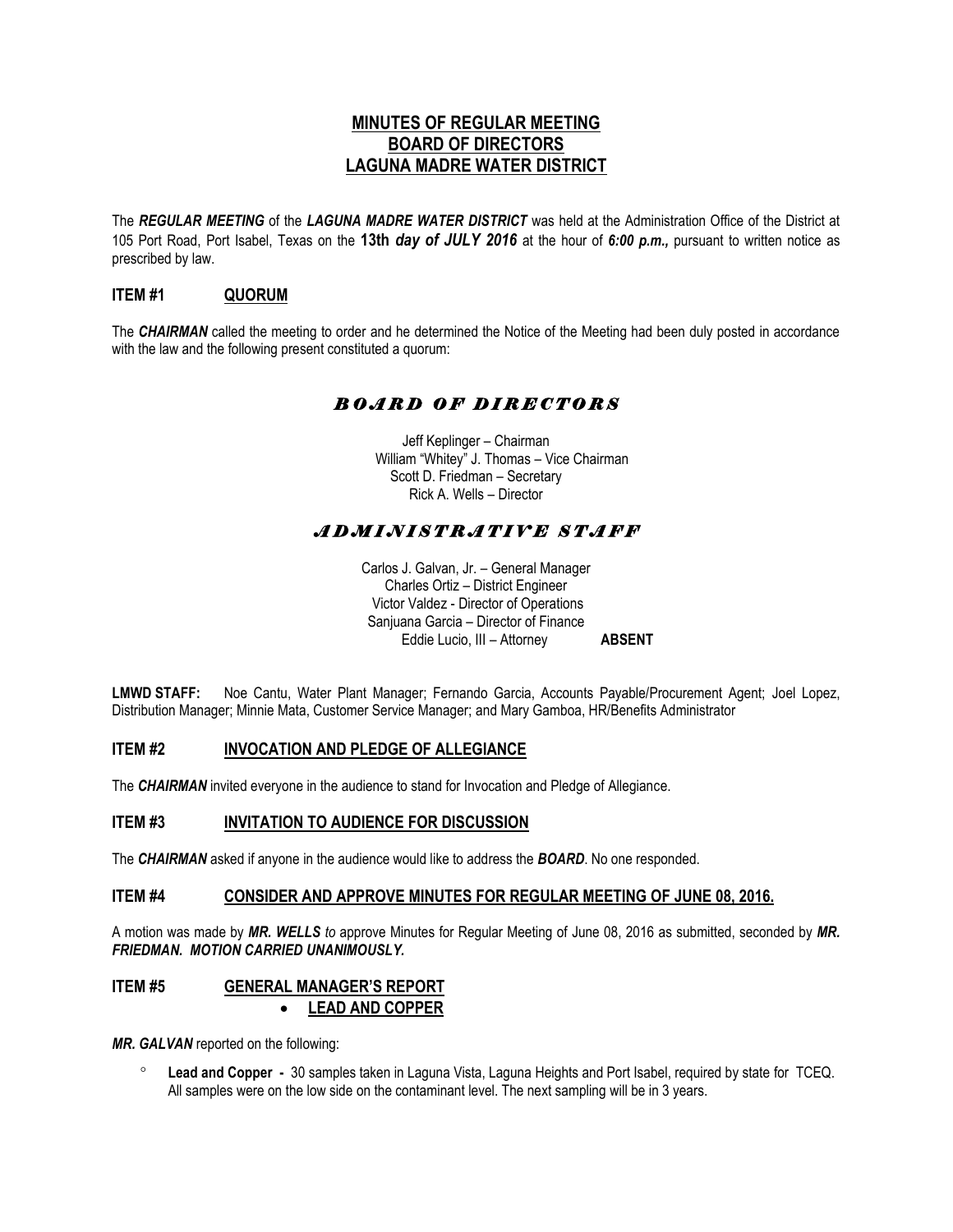### **ITEM #6 DISTRICT ENGINEER'S REPORT**

- **WASTEWATER TREATMENT PLANT IN PORT ISABEL MASTER PLAN**
- **ADVANCED WATER TREATMENT FACILITY IN LAGUNA VISTA**
- **TEXAS WATER DEVELOPMENT BOARD LOAN**

*MR. ORTIZ* reported on the following:

- **Wastewater Treatment Plant in Port Isabel Master Plan –** Recap of the Master Plan, Exhibits were reviewed and discussion occurred.
- **Advanced Water Treatment Facility in Laguna Vista** exhibits were reviewed and discussion occurred.
- **Texas Water Development Board Loan -** review and discussion occurred.

### **ITEM #7 DIRECTOR OF OPERATION'S REPORT**

**MR. VALDEZ** reported on following:

For the month of May and June:

- 40- meters tester; 8-spliced & maintenance; 13-swapped; 14-water taps; and 5- sewer taps
- Laguna Vista- looped 2" water line behind Morris Street
- <sup>o</sup> Mesquite Drive new line connection is up and running
- <sup>o</sup> Sewer- 6" sewer line break on HWY 100 (in front of trailer park across form Hino Gas), work will be done in-house
- New Construction Crew trial bases for now will become official upcoming fiscal year

### **ITEM #8 DIRECTOR OF FINANCE REPORT**

- **EMPLOYEE'S FUNDRAISING**
- **INSURANCE REIMBURSEMENTS**
- **HEALTH INSURANCE YEAR 2017**
- **WINDSTORM AND HAIL INSURANCE YEAR 2017**
- **ELECTIONS STATUS**

**MRS. GARCIA** reported on the following:

- **Employee's Fundraising –** LMWD Employee's will be participating with IBC Bank Fundraisers for MD Anderson Campaign to help end Cancer.
- **Insurance Reimbursements – \$**23,000.00 dollars reimbursement in TML Claims
- **Health Insurance Year 2017 –** Recommendation to renew with current provider
- **Windstorm and Hail Insurance Year 2017 –** \$8,500.00 dollars reduction for next year.
- **Elections Status –** Update on Elections No applicants as of today.

#### **ITEM #9 CONSIDER AND APPROVE APPOINTMENT TO THE BOARD OF DIRECTORS VACANCY**

A motion was made by *MR. WELLS* to appoint *MR. DOYLE WELLS III*, seconded by *MR. THOMAS***.** *MOTION CARRIED UNANIMOUSLY.*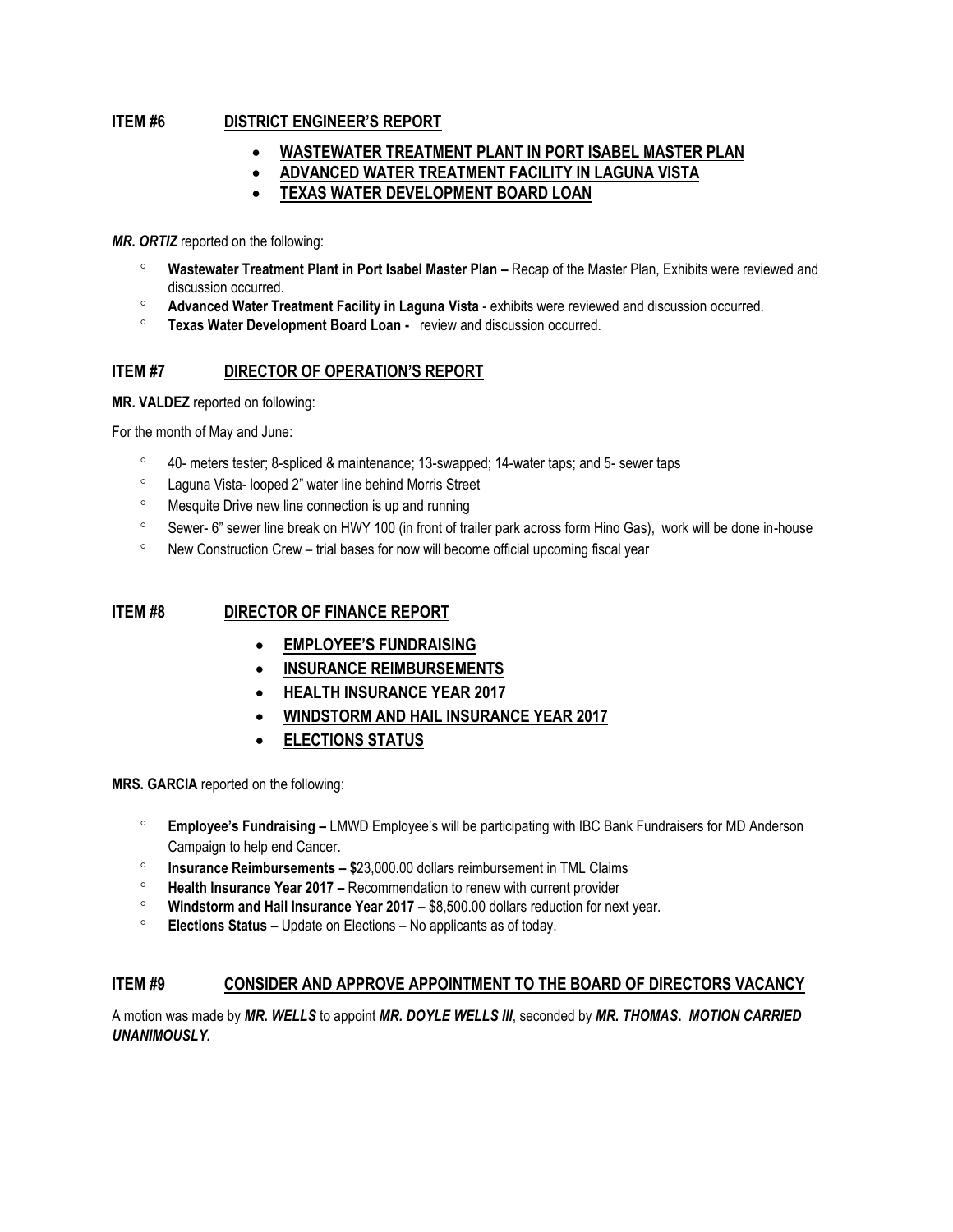### **ITEM #10 CONSIDER AND RATIFY CLS EQUIPMENT REPAIRS TO VAC-CON UNIT 21**

A motion was made by *MR. THOMAS* to approve CLS Equipment repairs to Vac-Con Unit 2, seconded by *MR. WELLS. MOTION CARRIED UNANIMOUSLY.*

### **ITEM #11 CONSIDER AND APPROVE EMERGENCY REPAIRS TO 16" INCH SEWER LINES LOCATED IN PORT ISABEL**

This item was not discussed. The *CHAIRMAN* indicated *NO ACTION*; item #11 will be done in-house.

### **ITEM #12 CONSIDER AND APPROVAL TO INSTRUCT LEGAL COUNSEL TO PREPARE AND FILE BOTH WATER AND SEWER CCN APPLICATIONS FOR LAGUNA MADRE WATER DISTRICT**

The document was tabled for review and item was deferred to the next Regular Meeting.

A motion was made by *MR. THOMAS* to table item at this time for further review, seconded by *MR. FRIEDMAN. MOTION CARRIED UNANIMOUSLY.*

# **ITEM #13 CONSIDER AND APPROVE PRE- AND POST-CONSTRUCTION SURVEYS FOR NATIONWIDE PERMIT VERIFICATION COMPLIANCE FOR PORT ISABEL WASTEWATER TREATMENT PLANT OUTFALL RELOCATION**

A motion was made by *MR. WELLS* to approve Pre- and Post- Construction Surveys for Nationwide permit verification compliance for Port Isabel Wastewater Treatment Plant Outfall Relocation, seconded by *MR. THOMAS. MOTION CARRIED UNANIMOUSLY.*

#### **ITEM #14 CONSIDER AND APPROVE FINANCIAL STATEMENTS FOR THE MONTH OF MAY 2016**

A motion was made by *MR. WELLS to* approve Financial Statements for the month of May 2016, seconded by *MR. FRIEDMAN. MOTION CARRIED UNANIMOUSLY*

# **ITEM #15 CONSIDER AND APPROVE RESOLUTION ADOPTING A REVISED PLAN (SECTION 1402) ON THE PERSONNEL POLICY FOR THE LAGUNA MADRE WATER DISTRICT (RESOLUTION NO. 135-07-16)**

A motion was made by *MR. WELLS* to approve Resolution No. 135-07-16 to Adopting a Revised Plan (Section 1402) on the Personnel Policy for the Laguna Madre Water District, seconded by *MR. FRIEDMAN. MOTION CARRIED UNANIMOUSLY.*

#### **ITEM #16 CONSIDER AND APPROVE DISBURSEMENTS**

A motion was made by *MR. THOMAS* to approve Disbursements, seconded by *MR. WELLS. MOTION CARRIED UNANIMOUSLY.*

# **ITEM #17 EXECUTIVE SESSION PERMITTED BY THE OPEN MEETING ACT, V.T.C.A., GOVERNMENT CODE SECTION 551.001 ET. SEQ., UNDER SECTION 551.071, CONSULTATION WITH ATTORNEY; SECTION 551.072, DELIBERATION ABOUT REAL PROPERTY AUTHORIZE DISTRICT ENGINEER TO NEGOTIATE LAND PURCHASE WITH IBC BANK FOR PROPOSED SLUDGE BASIN AT WATER PLANT 2**

A motion was made by *MR. THOMAS* for the *BOARD* to go into executive session at **6:35 pm,** seconded by *MR. WELLS. MOTION CARRIED UNANIMOUSLY.*